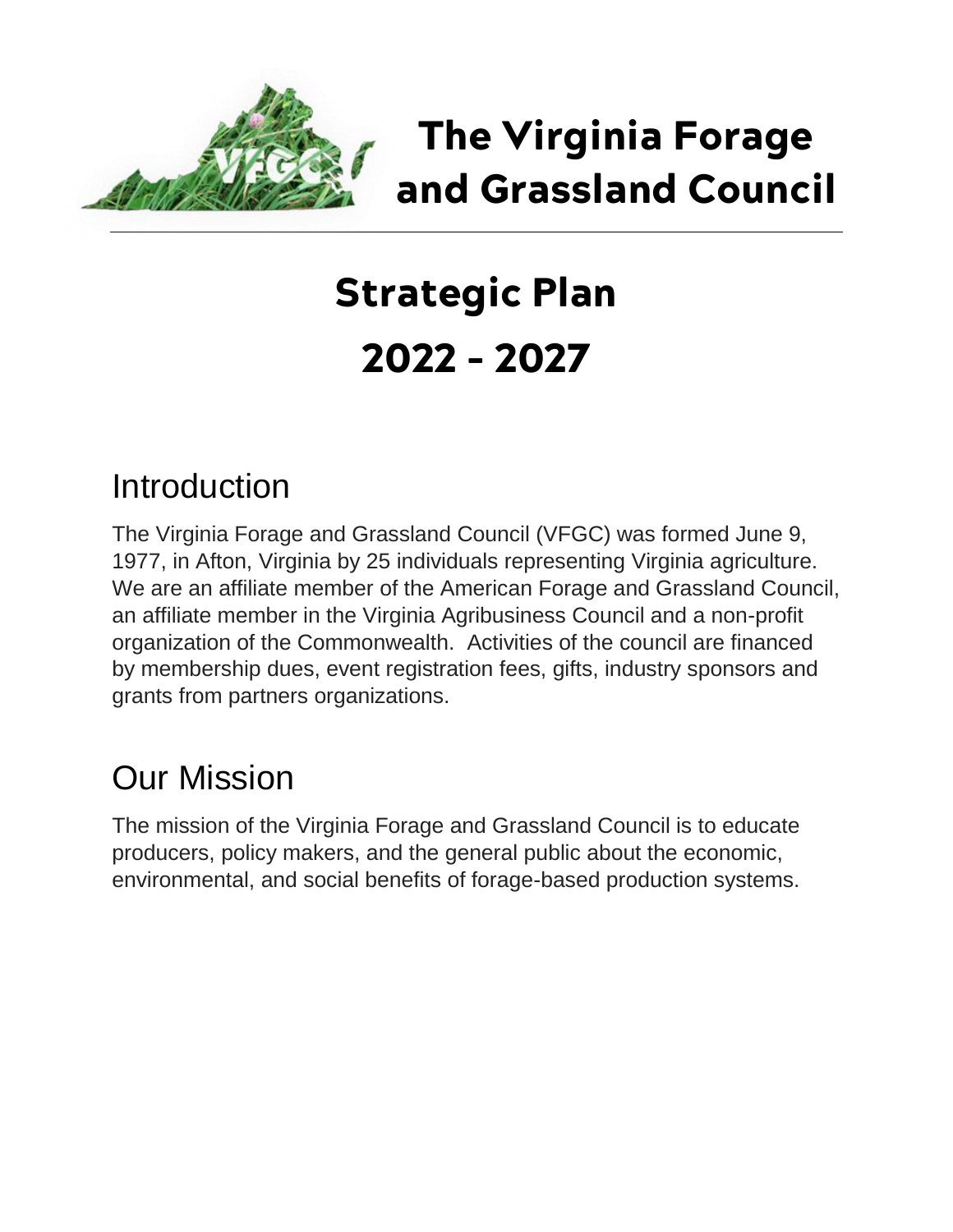#### **Objective 1**

**Promote, expand, and improve the use of forages and forage systems as a desirable and efficient means of utilizing land resources for food, fuel, and fiber production to improve the economic and social wellbeing of all Virginians.**

- Strategy 1: Organize and facilitate educational events and resources.
- Strategy 2: Support other organizations and individuals in their foragebased educational efforts and research through efforts including letters of support, scholarship support, and providing speakers at events and workshops.
- Strategy 3: Provide forage information to partnering agencies and organizations.
- Strategy 4: Provide and disseminate timely and research-based information regarding forages and forage systems through the Virginia Forager newsletter.
- Strategy 5: Provide "for sale" resources such as books and grazing sticks.

#### **Objective 2**

#### **Provide forums for networking and opportunities to expand and enhance forage-based production systems.**

- Strategy 1: Hold annual winter conference.
- Strategy 2: Conduct field days, pasture walks, and grazing schools.
- Strategy 3: Continue the grazing mentor program and expand upon it by developing regional grazing groups.
- Strategy 4: Expand virtual networking opportunities.
- Strategy 5: Host the American Forage and Grassland Council (AFGC) conference and/or tour on a periodic basis.
- Strategy 6: Promote pasture-based animal products.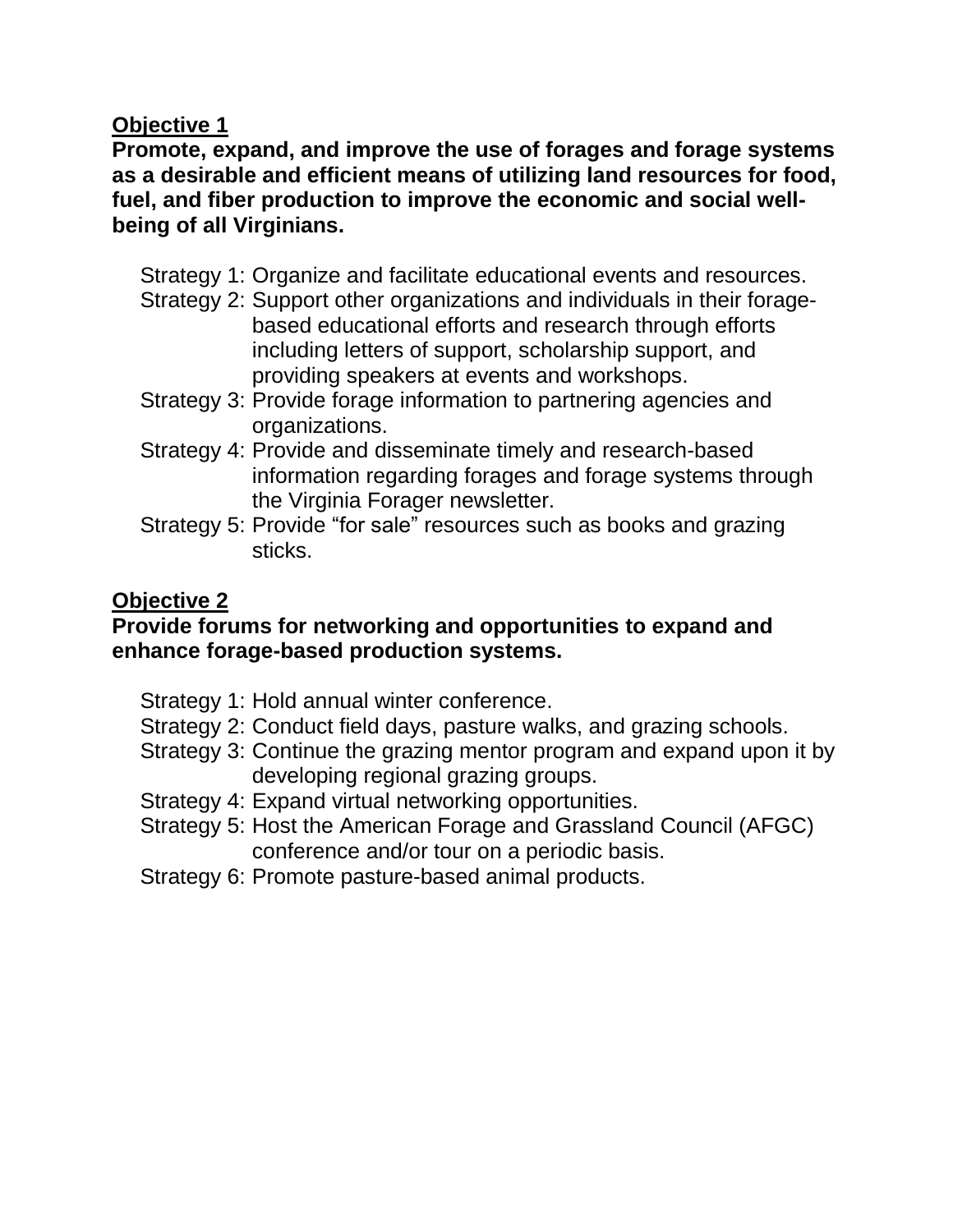#### **Objective 3**

#### **Promote the value of using forage crops for producing healthy food products while sequestering carbon, abating soil erosion, improving water quality, and enhancing biodiversity and wildlife habitat.**

- Strategy 1: Protect pollinators and their habitat through educational efforts in partnership with other agencies and organizations.
- Strategy 2: Work with groups to estimate the value of forages to include not just the economic value of the forages themselves, but also grazing value, environmental value through carbon sequestration, reduced erosion, and increased biodiversity, and social value.
- Strategy 3: Develop infographics for use in social media, newsletters, educational presentations, and other platforms.
- Strategy 4: Produce content for use in social media.

#### **Objective 4**

#### **Inform public perceptions and help shape policy that protects the sustainability of forage-animal production systems.**

- Strategy 1: Contribute ideas about policy and advocacy to our affiliated organizations.
- Strategy 2: Seek membership in other bodies such as the Virginia Agribusiness Council to better voice support for forageanimal production systems.
- Strategy 3: Support groups with common goals who have stronger advocacy efforts than ours.
- Strategy 4: Encourage dialogue around public policy issues by including it in workshop offerings at winter conference.
- Strategy 5: Advocate for positions and personnel that support the forage industry.
- Strategy 6: Write and submit articles to journals and other news sources, both internal and external to the forage industry.
- Strategy 7: Advocate for cost-share programs to DCR's Technical Advisory Committee and NRCS' State Technical Committee, and for applied forage-animal research.
- Strategy 8: Invite policy makers to attend programs and educational events.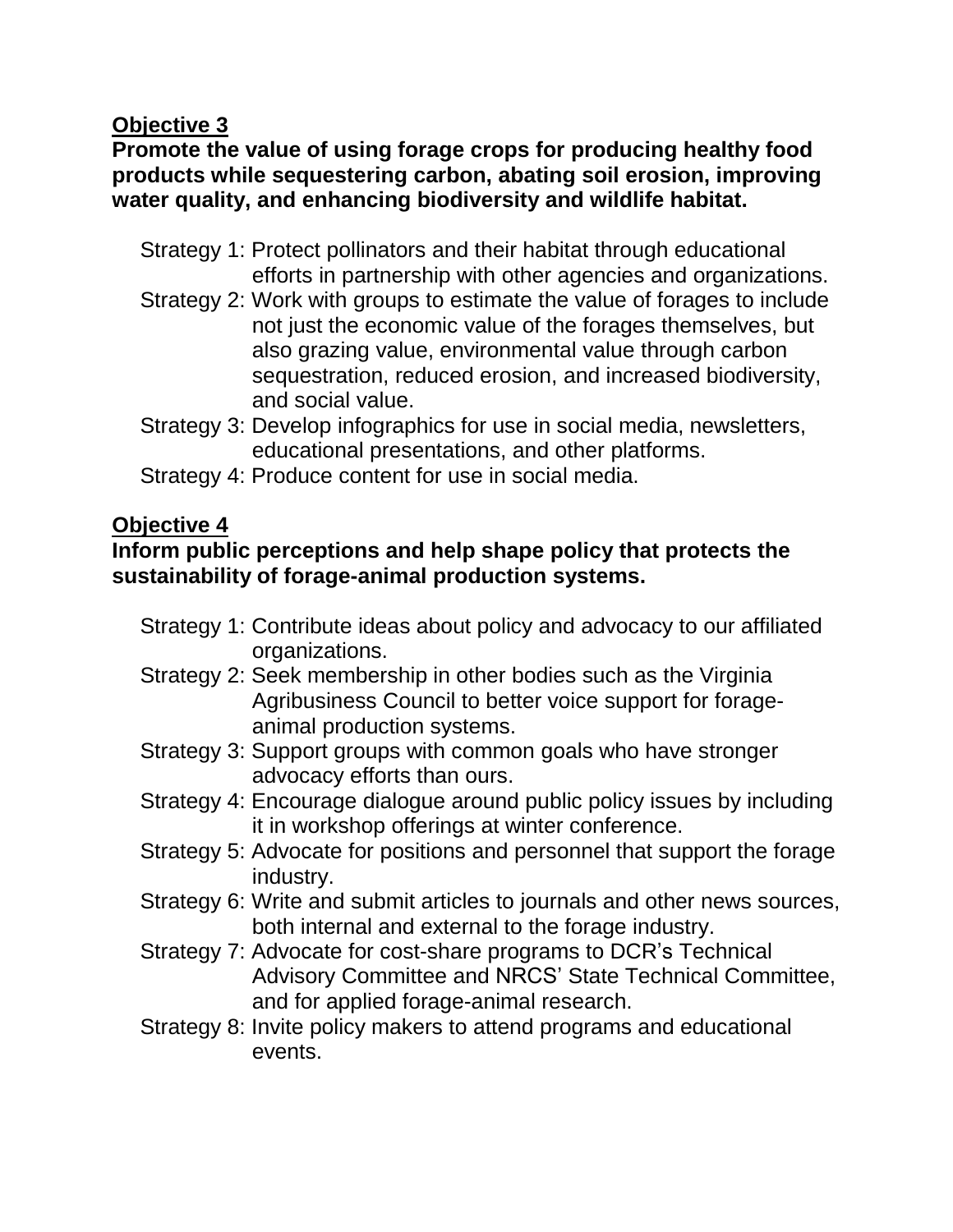#### **Objective 5**

#### **Encourage and recognize outstanding achievements, and develop leadership in the forage industry.**

- Strategy 1: Encourage and recognize outstanding achievements in the forage industry.
	- Recognize outstanding forage producers.
	- Review and award educational scholarships.
	- Nominate producer for the American Forage and Grassland Council Forage Spokesperson Contest.
- Strategy 2: Develop leadership in the forage industry
	- Nominate forage producers for the National Cattlemen Beef Association Environmental Stewardship Award.
	- Send Virginia forage leaders to the American Forage and Grassland Council and National Grazing Lands Coalition meetings.
- Strategy 3: Work with groups of young farmers and students to…
	- Provide them with mentorship and exposure to the VFGC.
	- Develop scholarships/financial incentives for youth and young adults interested in forages.
	- Offer to provide VFGC speakers at meetings.
	- Volunteer to provide tour stops for their educational programs.
- Strategy 4: Support professional development and educational opportunities for VFGC Board members through paying registration fees for programs offered outside of VFGC.
- Strategy 5: Nominate members for and appoint them to leadership roles within VFGC.